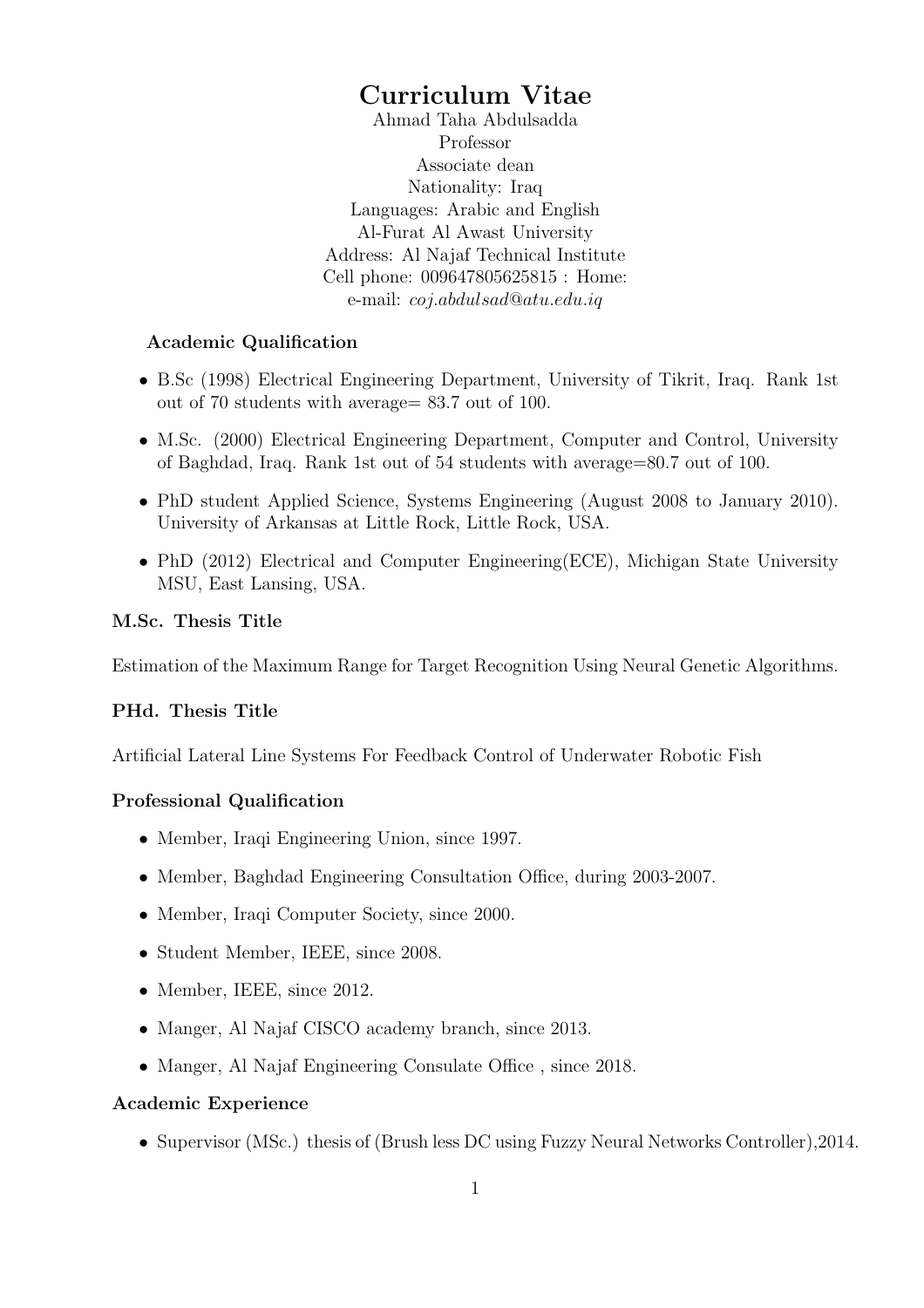- Supervisor (MSc.) thesis of (PARP Reduction of OFDM Using SLM Techniques), 2015.
- Supervisor (MSc.) of (Image Steganography Using Neural Network), 2016.
- Supervisor (MSc.) thesis of (New Method for steganography techniques), 2018.
- Supervisor (MSc.) thesis of (Environmental robotic design and implementation), 2018.
- Supervisor (MSc.) of (Energy harvesting RF signals using PSO algorithm ), 2018.
- Supervisor (MSc.) thesis of (Networking gain scheduling using nonlinear control system ), 2019.
- Supervisor (MSc.) of (Robotic path planning with advance expert systems), 2019.
- Supervisor (MSc.) thesis of (EEG signal seizure detection and classification with deep learning technique), 2020.

### Academic Jobs

- Associate dean of Al Najaf Technical Engineering College, Iraq, 2018-have been.
- Associate dean of Al Najaf Technical institute, Iraq, 2014 -2018.
- Head of communication Department in Al Najaf Technical College, Iraq, 2013 -2014
- Professor in Technical College, Najaf, Iraq, 2018 till now teaching the following subjects (post graduate and under graduate): Advance Control, and Advance Mathematical analysis, digital signal processing .
- Lecturer in Technical College, Najaf, Iraq, 2012 -2013 teaching the following subjects: Control, and Advance Mathematical analysis .
- Lecturer in Electrical Engineering Department, University of Baghdad, 2000 2006. I was teaching the following subjects: Analysis and Design of Linear Circuit, Control, Electronics, and Computer Graphics.
- Lecturer in Electronics Department, University of Baghdad, 2000 2006. I was teaching the following subjects: Circuit Analysis and Design, Micro Processors.
- Lecturer in Technical College, Najaf, Iraq, 2006 2008. I was teaching the following subjects: Analysis and Design of Linear Circuit, Control Design, and Power System.
- Lecturer in Electrical and Computer Department, Engineering college, Michigan state University, USA, 2010 - 2012. I was teaching the following subject:Control.
- Manager of the CISCO Academic Branch in Technical College, Al Najaf Technical College, Iraq, 2012-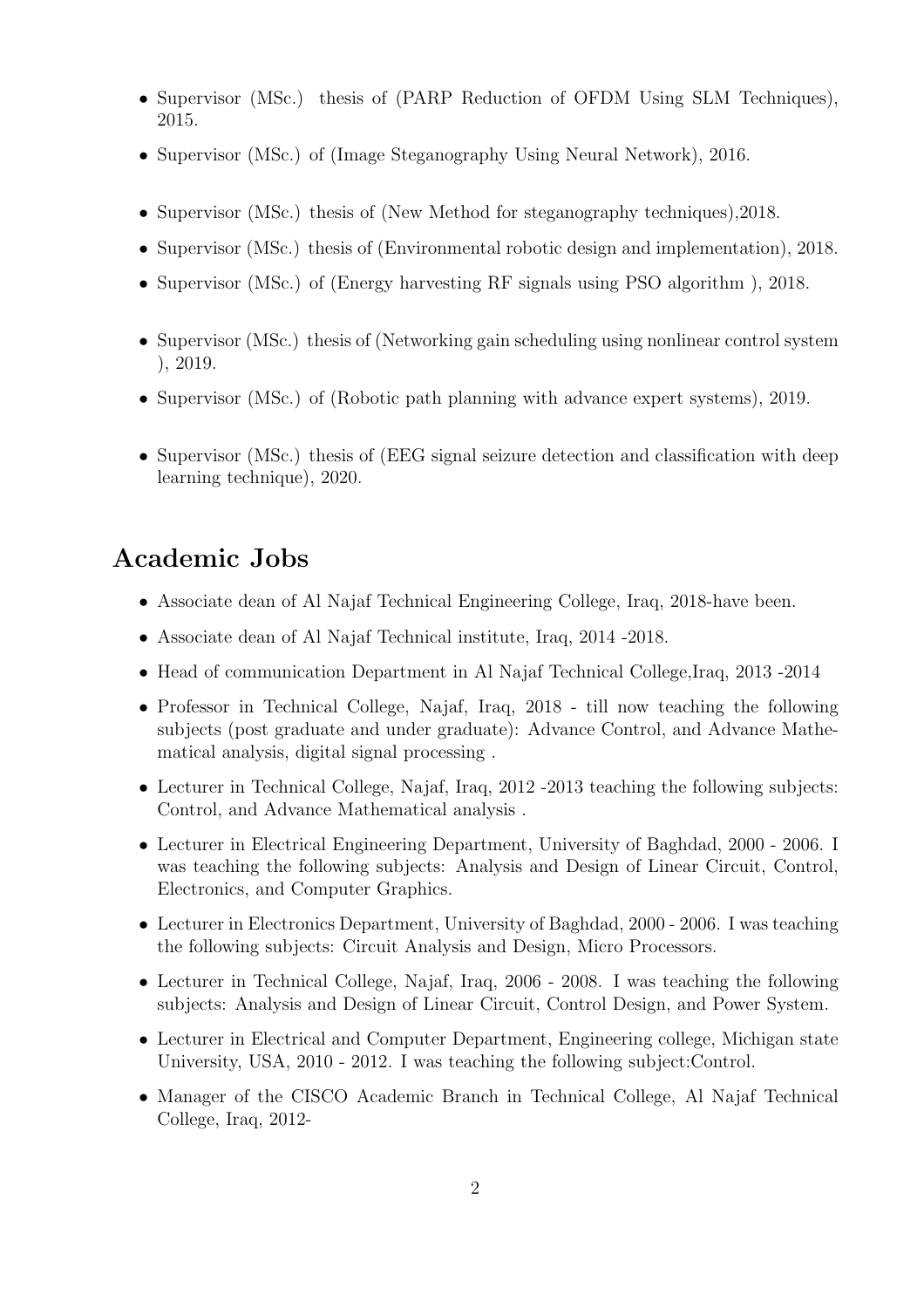## Awards

Golden Key International Society Award, 2010. Travel conference award from graduate school, Michigan State University, 2011. Engineering first graduate student award, Michigan State University,2012. Best Presentation in the World Congress and Expo Material Science and Polymer Engineering Conference, Dubai, UAE, 2015.

# Publications

Books:

• Ahmad T. Abdulsadda "Artificial Lateral Line Systems Of Underwater Robots," Scholars' Press Publishing,AV Akademikerverlag GmbH Co. KG, Germany, 2013.

Journals papers:

- Hussam N. Mohammed,Nada T. Malik, Ahmad T. Abdulsadda,"Artificial Intelligent Models for the double gain linear and non-linear chain mirror fiber laser control,"Engineering Material to appear, 2021.
- Baidaa AlKhlidi,Ahmad T. Abdulsadda,Dr. Ali A.Al-Bakry , "Optimal Robotic Path Planning Using Intelligent Search Algorithms," ,Journal of robotics and control(JRC) ,March, 2021.
- Ahmad T. Abdulsadda,Ruaa S. Abass, Aymen M. Khodayer,"Acoustics recognition with expert intelligent system," Journal of Green engineering Vol.10, No.3,pp.972-985, 2020.
- Rasha Shamit Salman, Ahmad T. Abdulsadda, "Network Scheduling By using Expert Nonlinear Controller,"Test engineering and management, Vol.83,pp.1708-1716, May-June, 2020.
- Rasha Shamit Salman, Ahmad T. Abdulsadda, "Adaptive Gain Scheduling Based controller for Networking Control Systems,"Al Furat Journal of innovation in electrical and computing engineering , 2020.
- Mohammed A. T. Al-Rubei, Ahmad T. Abdulsadda, "Reduction of FWM Effect in 4x5 GBPS Optical System using Repeater,"Solid State Technology, Vol.63,No.3, 2020.
- Ahmad T. Abdulsadda, Suhad Al-Shoukry, "Safe Engineering Application for brain tumor classification using deep learning advance methods," Journal of Green engineering Vol.10, No.7,pp.3407-3420, 2020.
- Ruaa S. Abass, Ahmad T. Abdulsadda, Aymen M. Khodayer,"COVID19 patient's detection and localization by using expert intelligent system,"Green engineering Journal to appear, 2020.
- Ahmad T. Abdulsadda, "Cramer Rao Lower Bound CRB Shape Detection Method," ,SM Analytical and Bio-analytical Techniques ,July, 2020.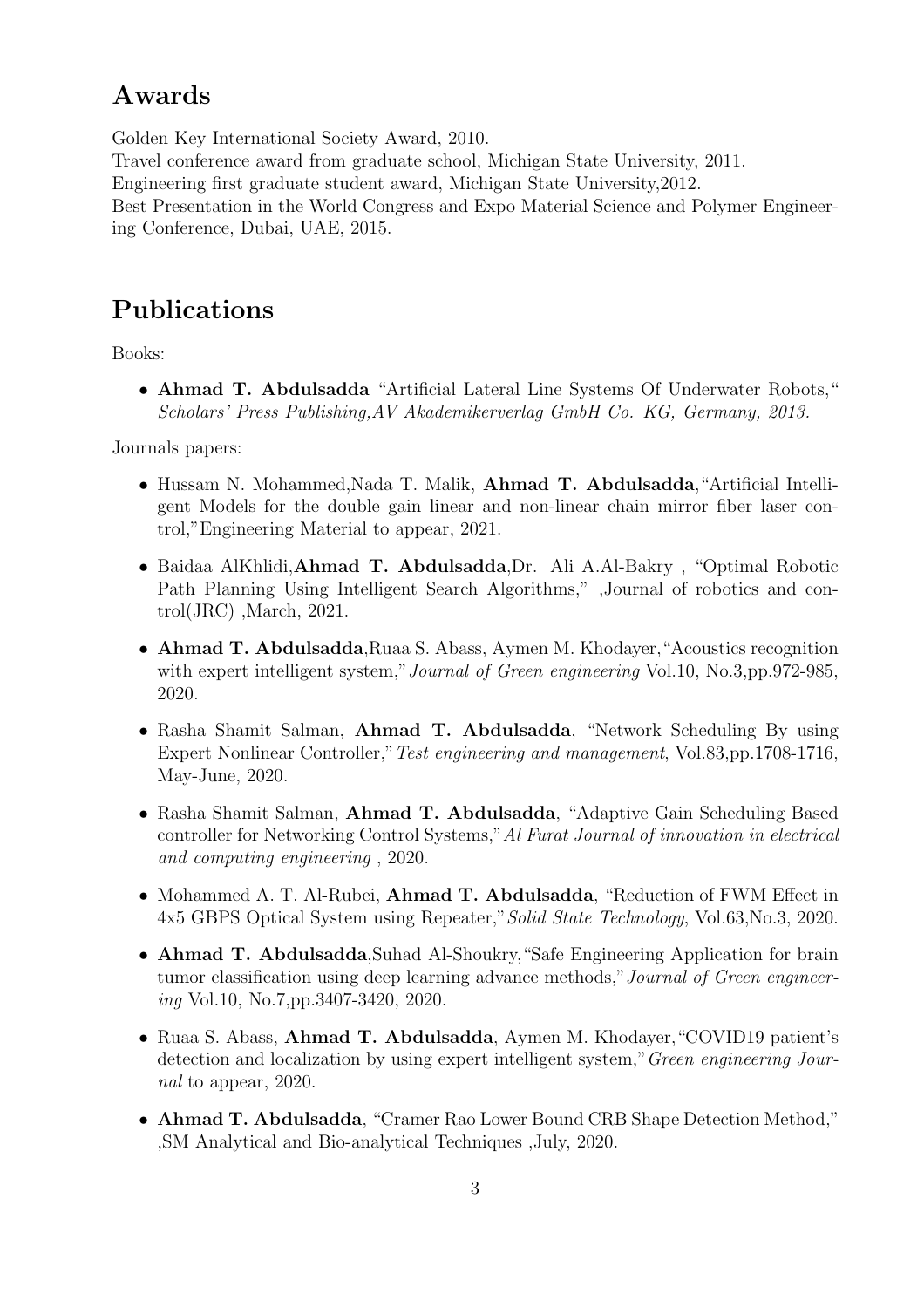- Hussein SafaA Mala,Ahmad T. Abdulsadda,Ahmed G. Wadday"Boundary detection Robots,"International Journal of Engineering and Advance Technology ,Vol.9,pp.952- 955, 2019.
- Huda H.Al.Ghuraify, Dr. Ali A.Al-Bakry,Ahmad T. Abdulsadda, "DUAL SECU-RITY USING IMAGE STEGANOGRAPHY BASED MATRIX PARTITION," ,International Journal of Network Security Its Applications (IJNSA),Vol.11,No.2,March, 2019.
- Huda H.Al.Ghuraify, Dr. Ali A.Al-Bakry,Ahmad T. Abdulsadda, "Quaternion Security Using Modifying Vernam Cipher With Image Steganography," ,The International Journal of Multimedia Its Applications (IJMA) Vol.11, No.3, June,2019.
- Ahmad T. Abdulsadda, and Durgaham AbdulRasulool,"Predication CBR Value from index properties of soils using expert system,"International Journal of Civil Engineering, Vol.17, No.1, 2017.
- Ahmad T. Abdulsadda, "Cramer Rao Lower Bound CRB Shape Detection Method," ,SM Analytical and Bioanalytical Techniques ,July, 2017.
- Ahmad T. Abdulsadda, "Brushless DC motor controlled by neural network," ,Journal of Electrical engineering and Electronic Technology ,July, 2016.
- Ahmad T. Abdulsadda, "Breast Tumors Ultrasound Images Classification Using Genetic Neural Algorithm," Asian Journal of Engineering and Technology Innovation (AJETI), Vol. 3,issue 3,pp.49-54,2013.
- Ahmad T. Abdulsadda, "Robotic Fish Localization and Tracking Using Simultaneous Perturbation Neural Algorithm," Journal of Engineering and Innovative Technology (IJEIT),Vol. 3,issue 3,pp.49-54,2013.
- Ahmad T. Abdulsadda, and X. Tan, "Nonlinear estimation-based dipole source localization for artificial lateral line systems, "Bioinspiration  $\mathcal C$  Biomimetics, Vol. 8, pp. 1-15, 2013.
- Ahmad T. Abdulsadda, and X. Tan, "Underwater tracking of a moving dipole source using an artificial lateral line: Algorithm and experimental validation with IPMC flow sensors," Smart Materials and Structures, vol. 22, p. 045010, 2013.
- Ahmad T. Abdulsadda, "Neural Dynamic Programming for Optimal Control of Large Genetic Regulatory Networks ,"Journal of Al-Qadisiya for engineering sciences,to appear, 2013.
- Ahmad T. Abdulsadda, and X. Tan, "An Artificial Lateral Line System Using IPMC Sensor Arrays," (Invited paper for special issue on Ionic Polymer Metal Composites), International Journal of Smart and Nano Materials, International Journal of Smart and Nano Materials, vol. 3, no. 3, pp. 226-242, 2012.
- Ahmad T. Abdulsadda, and X. Tan, "Moving Target Identification Using IPMC Sensor Arrays,", *submitted IEEE Transaction on Robotics*, 2012.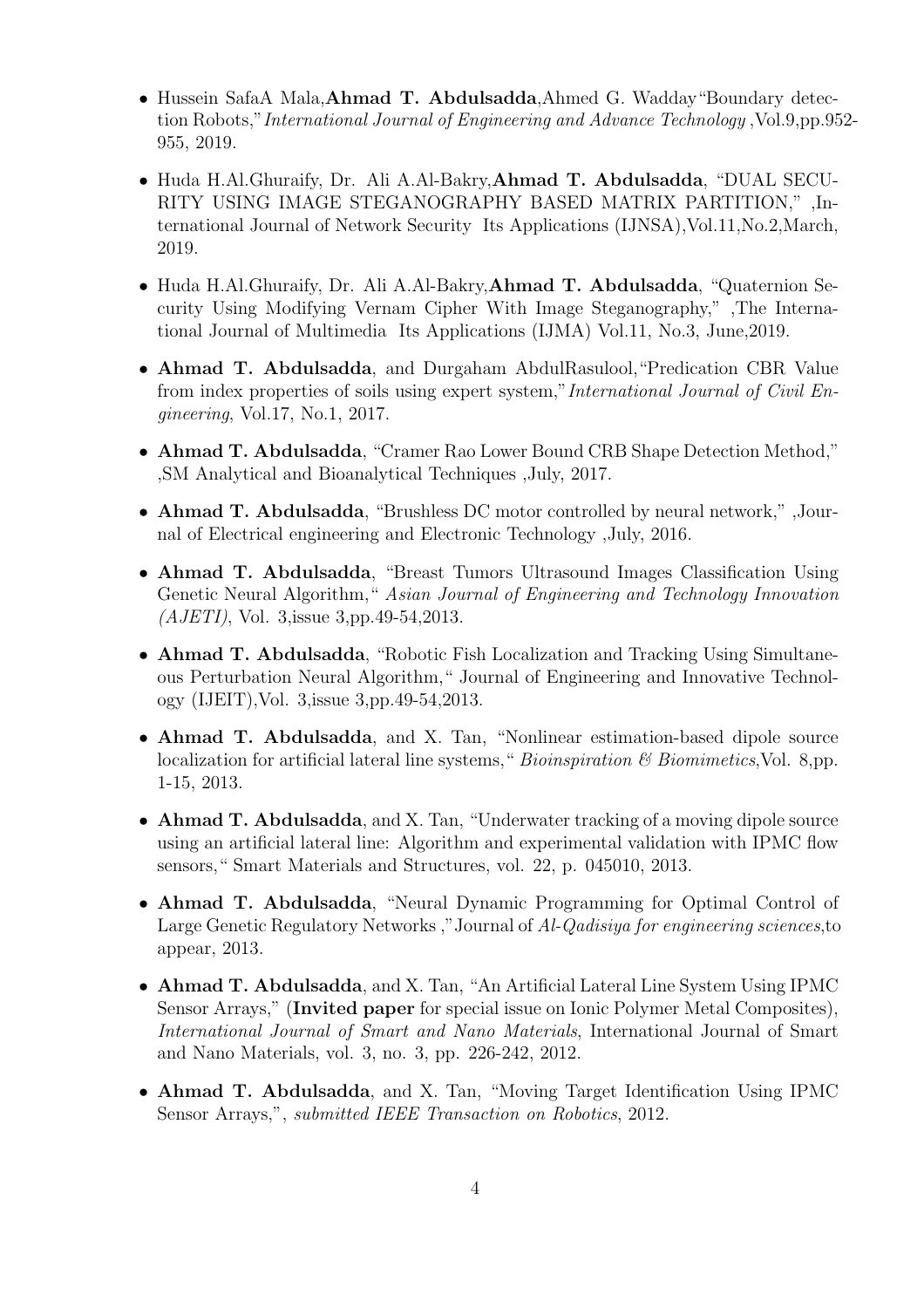• Ahmad T. Abdulsadda, and K. Iqbal, "An Improved SPSA Algorithm for System Identification Using Fuzzy Rules for Training Neural Networks," International Journal of Automation and Computing, vol. 8, no. 3, pp. 333-339, 2010.

Conference papers:

- Ahmad T. Abdulsadda, "Ionic Polymer Material Composite IPMC Sensor,"World Congress and Expo Material Science and Polymer Engineering , UAE, Dubai, to appear, 2015.
- Ahmad T. Abdulsadda, "Smart autonomons robotic fish: Challenges and potential solutions," third international conference and exhibition on Biometrics and Biostatistics , USA, to appear, 2014.
- Ahmad T. Abdulsadda, "Nonlinear Dynamics Robotic Fish Identification by Using RBF Neural Networks," The Third International Proceeding of Communication in Technical College , Iraq, Al-Najaf, to appear, 2013.
- Ahmad T. Abdulsadda, and X. Tan, "Underwater Tracking and Size-Estimation of a Moving Object Using an IPMC Artificial Lateral Line," *Proceeding of the ASME 2012* Conference on Smart Materials, Adaptive Structures and Intelligent Systems, Stone Mountain, GA,2012.
- Ahmad T. Abdulsadda, and X. Tan, "Localization of a Moving Target Using an IPMC-based Artificial Lateral Line," A. Lakhtakia & J. Martin-Palma, editors,Proceedings of the 2012 SPIE International Symposium on Smart Structures/NDE, Bioinspiration, Biomimetics, and Bioreplication II, vol. 8339, pp. 833909: 1-09, 2012.
- Ahmad T. Abdulsadda, and X. Tan, "Artificial Lateral Line-based Localization of a Dipole Source with Unknown Vibration Amplitude and Direction," Proceedings of the 15th International Conference on Advanced Robotics, Tallinn, Estonia, pp. 447-452, 2011.
- Ahmad T. Abdulsadda,and X. Tan, "Localization of Source with Unknown Amplitude Using IPMC Sensor Arrays," Y. Bar-Cohen & F. Carpi, editors, Electroactive Polymer Actuators and Devices (EAPAD) XIII, Proc. of SPIE, vol. 7976, pp. 797627: 1-11, 2011.
- Ahmad T. Abdulsadda, and X. Tan, "Underwater Source Localization Using an IPMC-based Artificial- Lateral Line," Proceedings of the 2011 IEEE International Conference on Robotics and Automation, Shanghai, China, pp. 2719-2724, 2011.
- Ahmad T. Abdulsadda, N. Bouaynaya, and K. Iqbal,"Noninvasive Breast Tumor Localization Based on Ultrawideband Microwave Backscatter," Proceedings of 2010 International Conference on Signal Processing and Communications, Indian Institute of Science, India, 2010.
- Ahmad T. Abdulsadda, N. Bouaynaya, and K. Iqbal, "Stability Analysis and Breast Tumor Classification from 2D ARMA Models of Ultrasound Image," Proceedings of 31st Annual International Conference of the IEEE EMBS, Minneapolis, MN, pp.3763-3766, 2009.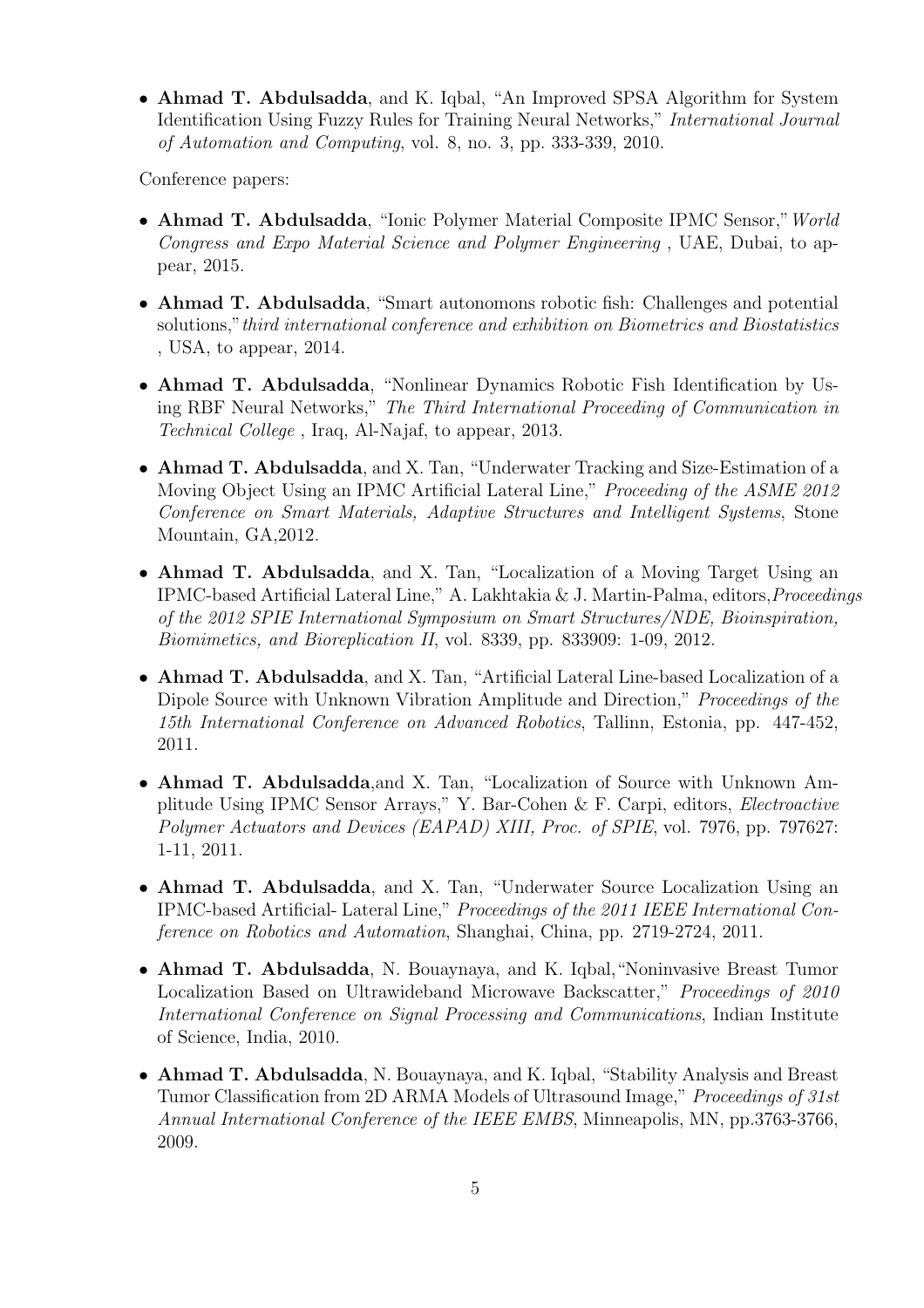- Ahmad T. Abdulsadda, and K. Iqbal, "A Wavelet-Based Recurrent Fuzzy Neural Network Trained With Stochastic Optimization Algorithm," Proceedings of IEEE International Conference on Systems, Man and Cybernetics (SMC 2009), San Antonio, TX, pp.4089-4093,2009.
- Ahmad T. Abdulsadda, and K. Iqbal, "Reduced Order Modeling Using Genetic-Fuzzy Algorithm," Proceedings of IEEE International Conference on Systems, Man and Cybernetics (SMC 2009), San Antonio, TX, pp.4796-4800, 2009.
- Ahmad T. Abdulsadda, "Color image recognition hybrid genetic neural algorithm," 5th International Conference in Engineering- University of Baghdad), Baghdad, 2003.
- Ahmad T. Abdulsadda, "Fuzzy Neural classifier of X-Ray medical images with fuzzy learning technique," Proceedings of IEEE International Conference in Engineering), Jordan, 2002.

Presentations and Posters:

- Ahmad T. Abdulsadda, and X. Tan, "IPMC Artificial Lateral Line," Fourth Academic Graduate Conference, Michigan State University (MSU), EastLansing, 2012
- Ahmad T. Abdulsadda, and X. Tan, "Nonlinear estimation algorithms based IPMC Artificial Lateral Line," First Engineering Symposium, Engineering College, Michigan State University (MSU), 2012
- Ahmad T. Abdulsadda, and X. Tan, "Neural network based IPMC Artificial Lateral Line," First BEACON Congress, Michigan State University (MSU), 2010

#### Reviewer For

- IEEE International Conference on Systems, Man, and Cybernetics (SMC 2009),2009
- IEEE International Conference on Systems, Man, and Cybernetics (SMC 2010), 2010
- 5th Annual Dynamic Systems and Control Conference and 11th Motion and Vibration Conference, 2012
- 3rd International Conference in Technical college, 2013
- Journal of Mathematical Research and Applications (JMRA), 2013
- Global Conference on Polymer and Composite Materials (PCM2014), 2014
- Journal Control Engineering Practice (Elsevier), 2014-
- Journal of Algorithms and Optimization(JAO),2014-
- member in the editorial board of Advances in Signal Processing, 2014-2017
- IEEE Transaction on systems, Man and Cybernetics:system,2015-
- Technical Program Committee in the International Conference on Wireless Communication and Network Technology,2016